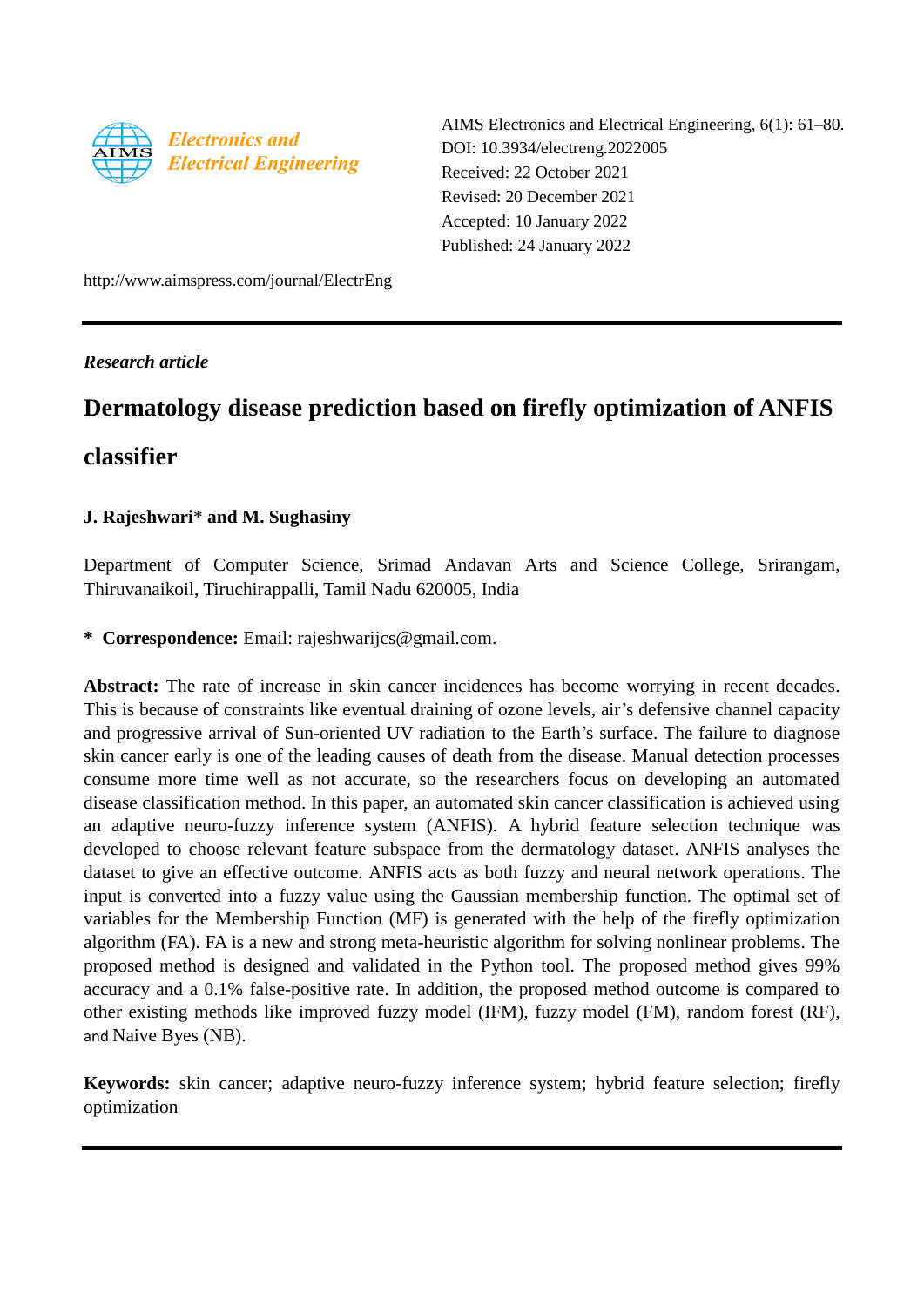62

Recently, a lot of research made in the medical field paved the way for treating many dreadful diseases. But still, cancer is found to be a serious disease, and numerous mortality is occurring worldwide due to cancer [1,2]. Among various types of cancer, skin cancer cases are increasing tremendously due to the increase in the global warming effect. Generally, skin cancer is of two types such as melanoma and non-melanoma. Out of these two types of skin, cancer melanoma is determined to be more violent, leading to many deaths. The main reason for the increase in the number of skin cancer all over the globe is due to an increase in ozone layer depletion because this ozone layer blocks the entry of ultraviolet radiation from the sun to Earth [3]. Many medical scholars are performing numerous research in cancer, and many advanced treatments were developed, such as chemotherapy and surgery, to increase the lifetime of cancer patients. Before providing treatment to cancer patients diagnosing cancer-affected individuals is quite challenging [4,5].

The traditional method for diagnosing a cancer-affected patient is through performing detailed examinations by dermatology physicians [6]. And this method is found to be time-consuming, and it may be inaccurate, even leading to the death of the individual because of the wrong prediction. To overcome these issues prevailing in the traditional diagnosis approach, an effective and automated skin cancer diagnosing method must be designed [7,8]. So, many pieces of research from the field of information and communication technology focused on developing a computer-based technique for the early diagnosis of skin cancer. Utilizing this computer-based approach, artificial intelligence was introduced for handling various problems, and now it is governing the whole world. Machine learning is a branch of artificial intelligence used to solve various complex problems [9]. Machine learning methods can be generally classified into two types such as supervised and unsupervised learning. In the case of supervised learning, labelled data is provided as a training set for mapping the input data to the desired output [10].

On the other hand, in the case of unsupervised learning, no labelled data exists for mapping the output, and it is based on the learning process to find the pattern for grouping the input data. In this research, a machine learning algorithm is used to detect skin cancer-affected individuals from healthy individuals. Numerous machine learning algorithms such as Artificial Neural Network (ANN), Navies Bayer (NB), Random Forest (RF), and Support Vector Machine (SVM) have been developed over past years for achieving better classification of cancer disease [11,12]. But still, achieving improved accuracy in cancer prediction is quite challenging using the existing classifier. Therefore, in this present work, a classifier designed using the concept of a fuzzy expert system is used to classify skin cancer patients. The designed classifier frames fuzzy rules based on the input value to predict the desired output. Using this designed classifier, accurate and effective classification of a skin cancer patient can be achieved.

#### *1.1. Contribution of the research*

The major contribution of this research work is given below,

 To design an effective classification system to achieve early diagnosis of a skin cancer patient with better accuracy

 To minimize the error rate during the classification process ANFIS classifier, which functions based on the fuzzy rule, is introduced.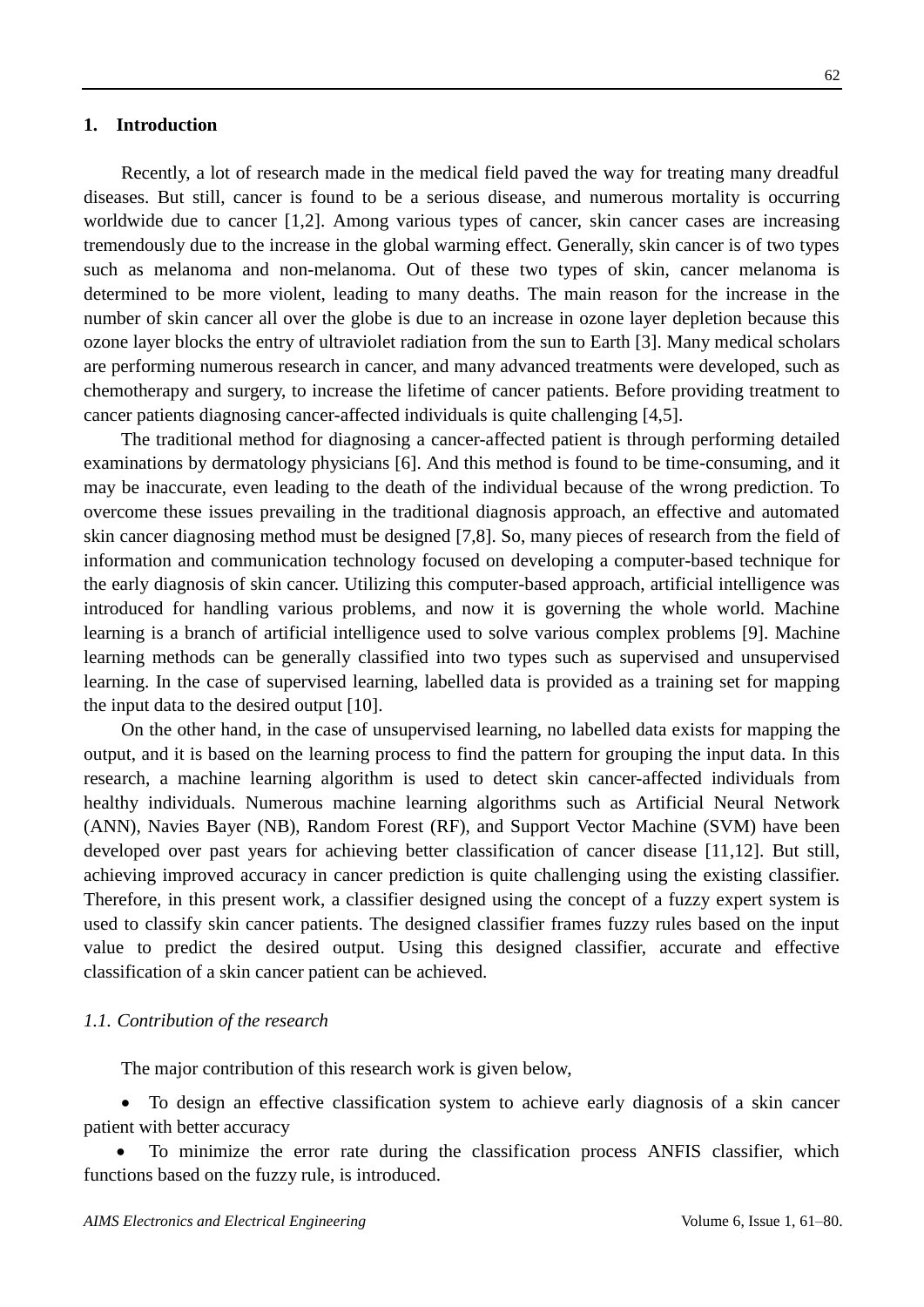An optimization algorithm, namely FA, is utilized to optimize certain parameters in the ANFIS classifier, such as range of influence, squash ratio, accept ratio, and reject ratio.

 Implementing the proposed design and testing to show the supremacy of the proposed one is better than conventional ones in dermatology applications.

## *1.2. Organization of the work*

The rest of the manuscript is organized as follows, and section 2 describes some of the research articles related to existing feature selection processes used for disease prediction. Section 3 provides a detailed description of the proposed methodology. Section 4 explains the results gathered through the implementation of the proposed framework. Section 5 finally concludes the entire research work.

### **2. Related work**

Several machine learning algorithms have been designed for predicting various types of skin cancer. However, few articles were reported based on integrating optimization algorithms and classification algorithms. Some of the existing classification algorithm used for disease prediction is reviewed below.

In the study [13], a heart disease detection system is designed through coupling two machine learning algorithms such as random forest and linear model. Predicting heart disease in the medical field has been difficult and very important. However, if the condition is detected early and prevention measures are taken as soon as possible, the mortality rate can be controlled drastically. This work used machine learning techniques to process raw data and provide a novel insight into cardiovascular disease. Hybrid HRFLM methods combining random forest (RF) and linear method characteristics have been applied in this work (LM). In predicting heart disease, the HRFLM was shown to be precise. The experimental analysis proved that around 88.7% accuracy was attained using this designed prediction model.

A modified SVM is designed in [14] through a coupling radial bias approach to achieve multi-disease prediction in healthcare applications. Medical data and machine learning techniques generally help us analyze many data to detect the disease's hidden patterns, give personal patient therapy and forecast the disease. This Author introduced an overall architecture for predicting the disease in the health industry. Compared with other machine-learning techniques such as SVM-Linear, SVM-Polynomial, Random forest and Decision Tree in R studio, this system was experimented with using reduced set features of chronic kidney disease, diabetes, and heart disease with improved SVM-Radial bias kernel approaches. This designed modified SVM accuracy of about 89.9%, 98.7% and 98.3% was achieved for heart disease, diabetes and chronic kidney disease dataset.

An improved ANN is designed in [15] coupled with a map-reduce framework for achieving effective prediction of diabetic diseased patients. The accurate study of medical data contributes to recognizing diseases early in the phase, patient care and community services because of the development of big data in biomedical and healthcare communities. The existing system cannot extract complete information from the database on chronic diseases in the medical field. The health practitioner was complicated in analyzing and diagnosing a constant disease because it is difficult.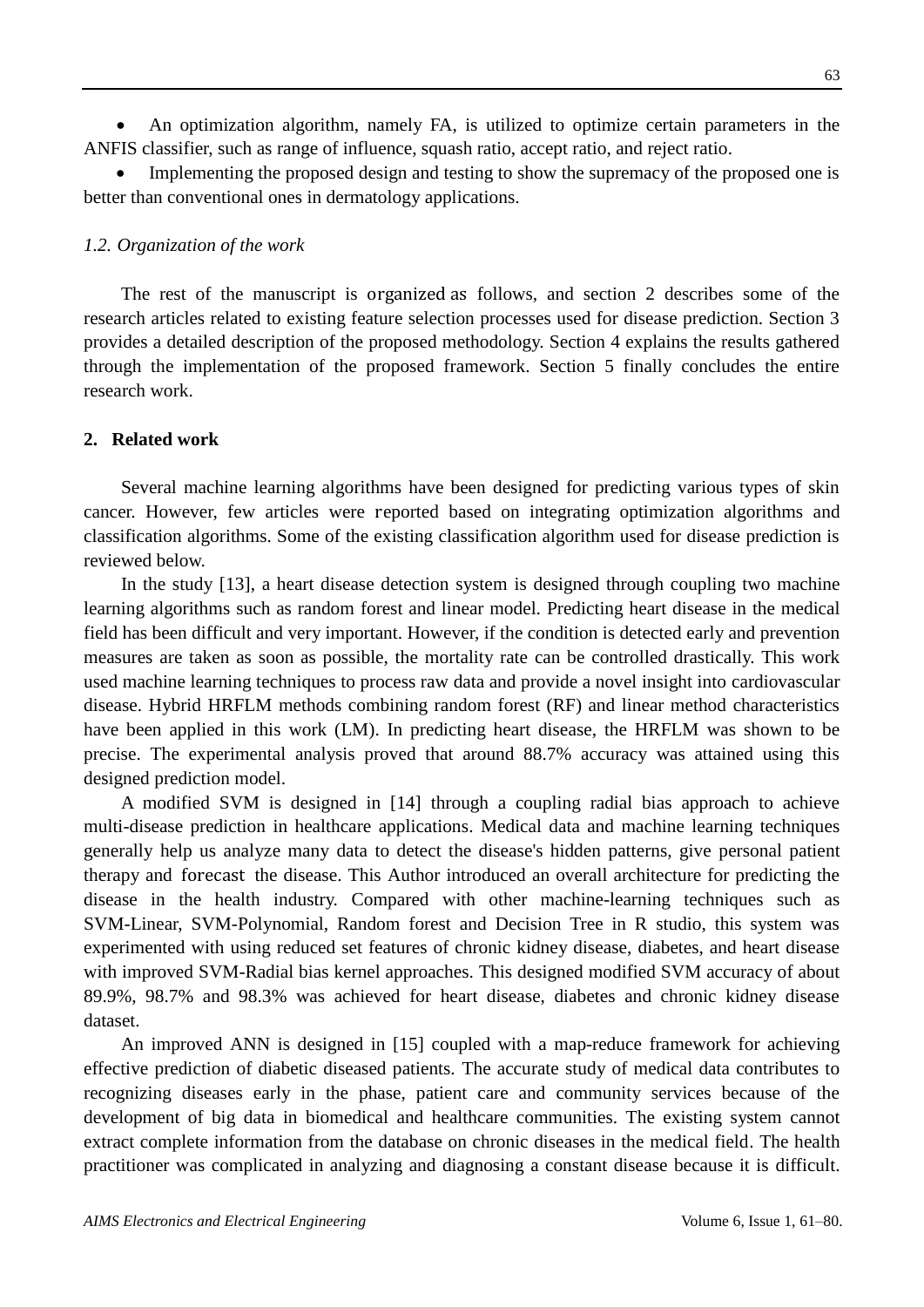This work provided a modified technique in the classification of Artificial Neural Networks (ANN) with a MapReduce disease prediction framework. Min-max normalization to improve the accuracy of the system was carried out for pre-processing. That was a basic programming interface to solve predictive problems efficiently. The main purpose of the designed system was to analyze the chronic disease datasets accurately, quickly and efficiently. The experimental analysis proved that better accuracy was achieved using the designed approach than existing.

In the study [16], designed a heart disease detection system through a coupling naive Bayes classifier and particle swarm optimization. Cardiomyopathy was the leading cause of mortality worldwide. Data mining played an important role in using data and analysis appropriately to determine impotence in the health care industry, which improved the treatments by reducing costs. One of the data mining techniques was the surveyed lesson used to accurately predict the target group for each case in the information. As for the small variation or change in training data, the linear Naive Bay Classifier (NB) was fairly stabled the data. That was an efficient developmental calculation technology that selected the most optimal functionality, contributing more to the outcome, reducing the computational period and incr easing the amount of time available accuracy. Experimental results showed that using PSO for the feature selection process could improve the prediction accuracy using NB.

A classification algorithm is developed in [17] using random forest and decision trees for predicting skin lesions. The primary skin injuries corresponded to those colour or structural changes during the primary lesion progression was the secondary lesion. Dividing and classifying skin lesions early in the process can assist patients to recover via correct treatment and medication. Although many algorithms were available in the literature for segmentation and classification, they failed to extract and classify lesion limits in a better way. It was suggested that decisions trees and random forest algorithms be used in this present work to enhance the reliability of skin image segmentation and classification and compare them with various data sets. The developed method can produce high-resolution maps that help maintain the image's spatial details.

In [18], the researchers developed an adaptive neuro-fuzzy inference system (ANFIS) to analyze the influence of various parameters such as engine load, fuel injection pressure, fuel injection timing, and blending on biodiesel performance. The performance of biodiesel production can be evaluated by considering unburnt oxides of nitrogen and hydrocarbon and brake thermal efficiency.

In the study [19], developed an adaptive neuro-fuzzy inference system (ANFIS) for analyzing the knowledge of people from various institutions in the subject of mathematics. The people utilized an E-learning system or distance learning application for gathering the knowledge. This analysis estimated the quality of teaching by the teachers and knowledge acquired by the students.

In [20], the researchers utilized an adaptive neuro-fuzzy inference system (ANFIS) to predict the optimal fertilizers based on soil, weather, and climate condition for better crop yield production. Some of the parameters considered for fertilizer prediction are soil type, nitrogen, phosphorous, potassium, crop type, moisture, temperature, and humidity. The simulation analysis showed that the crop yield could be increased through the optimal selection of fertilizer.

The researchers in [21] utilized an adaptive neuro-fuzzy inference system (ANFIS) to predict the optimal predictor suitable for improving the yield of fatty acid methyl ester and exergy efficiency during the transesterification process. The analysis proved that through the optimal selection of predictors, the exergy efficiency and yield of the ester could be enhanced.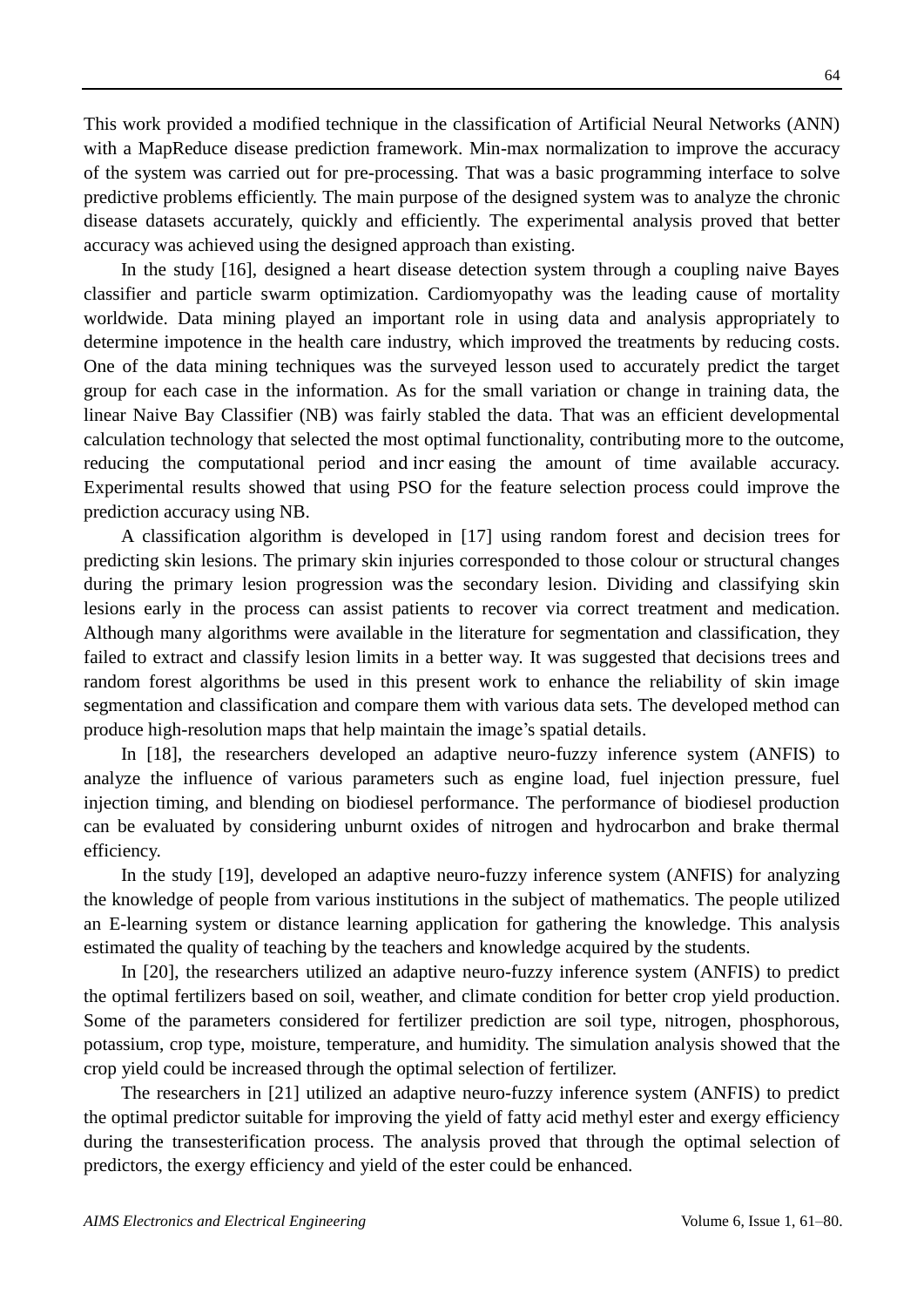The authors in [22] had utilized an Adaptive neuro-fuzzy inference system (ANFIS) to predict the highest heating value needed for biomass production. The significant biomass production components were moisture content, ash, and carbon. Further, the major challenge in biomass production was the optimal prediction of heating value suitable for the components. The analysis proved that biomass production could be improved based on the optimal prediction of heating value.

The authors in [23] evaluated the kinetic parameter needed for biomass oxidation using a neuro-fuzzy technique to establish an E-tracking system. The most significant parameter controlling biomass oxidation were reaction order and activation energy. These kinetic parameters were influenced by ash and carbon material. By predicting the influence of kinetic parameters, energy production using biomass oxidation can be improved.

In [24], the researchers had performed statistical analysis using an adaptive neuro-fuzzy inference system (ANFIS) for predicting the lecture performance in the subject of mathematics. Various factors such as education software greatly influence lecture performance. Through analyzing the lecture performance, necessary improvements in lectures can be made.

The researchers in [25] utilized an adaptive neuro-fuzzy system to predict the essential factors for the laser process in water jet-assisted underwater. The essential parameter controlling this laser cutting process was water jet speed, cutting speed, and laser power. By predicting optimal parameters, laser cutting performance can be improved, and unnecessary parameters can be eliminated.

In the study [26], analyzed various parameters essential for vibration analysis in horizontal pumping aggregate using the ANFIS technique. The ranking of position vibration on the pumping aggregate was achieved accurately through this designed approach.

The authors in [27] applied a neuro-fuzzy technique for detecting the significant variable that affects the wind speed. The analysis was performed based on fractal dimensions. The parameters such as terrain roughness height and length of the weight were predicted to analyze the wind speed fluctuation.

The article mentioned in the above segment was based on the prediction of dermatology disease using various machine learning approaches. Following the article related to using the ANFIS technique in various applications was also reviewed. However, accurate prediction with a lesser error rate is not attained using various machine learning algorithms such as K-NN, SVM, ANN, and NB. Only limited research work was reported on the prediction of dermatology disease using ANFIS. Thus, dermatology disease is predicted effectively using the ANFIS technique in this proposed work.

## **3. Proposed methodology**

Many factors, such as various medications, germs, and exposure to ultraviolet radiation in the sun, can affect the skin. An accurate diagnosis of skin disease is an important issue for the whole world because one disease shows the features of another disease at an early stage. Skin diseases are difficult to diagnose because dermatitis symptoms are a long and constantly changing process that occurs in specific areas of the skin, and the diseases share many histopathological features. Since the conventional feature extraction method combines familiar classifiers, the computer-assisted detection method is more reliable and effective than the manual detection method. However, the traditional method does not effectively detect the disease in a large dataset. To deal with the classification problem in this work, an adaptive neuro-fuzzy interference system (ANFIS) is used. ANFIS is a hybrid system of fuzzy and neural networks. The goal of fuzzy logic is to obtain the correct results using a set of rules provided by an expert.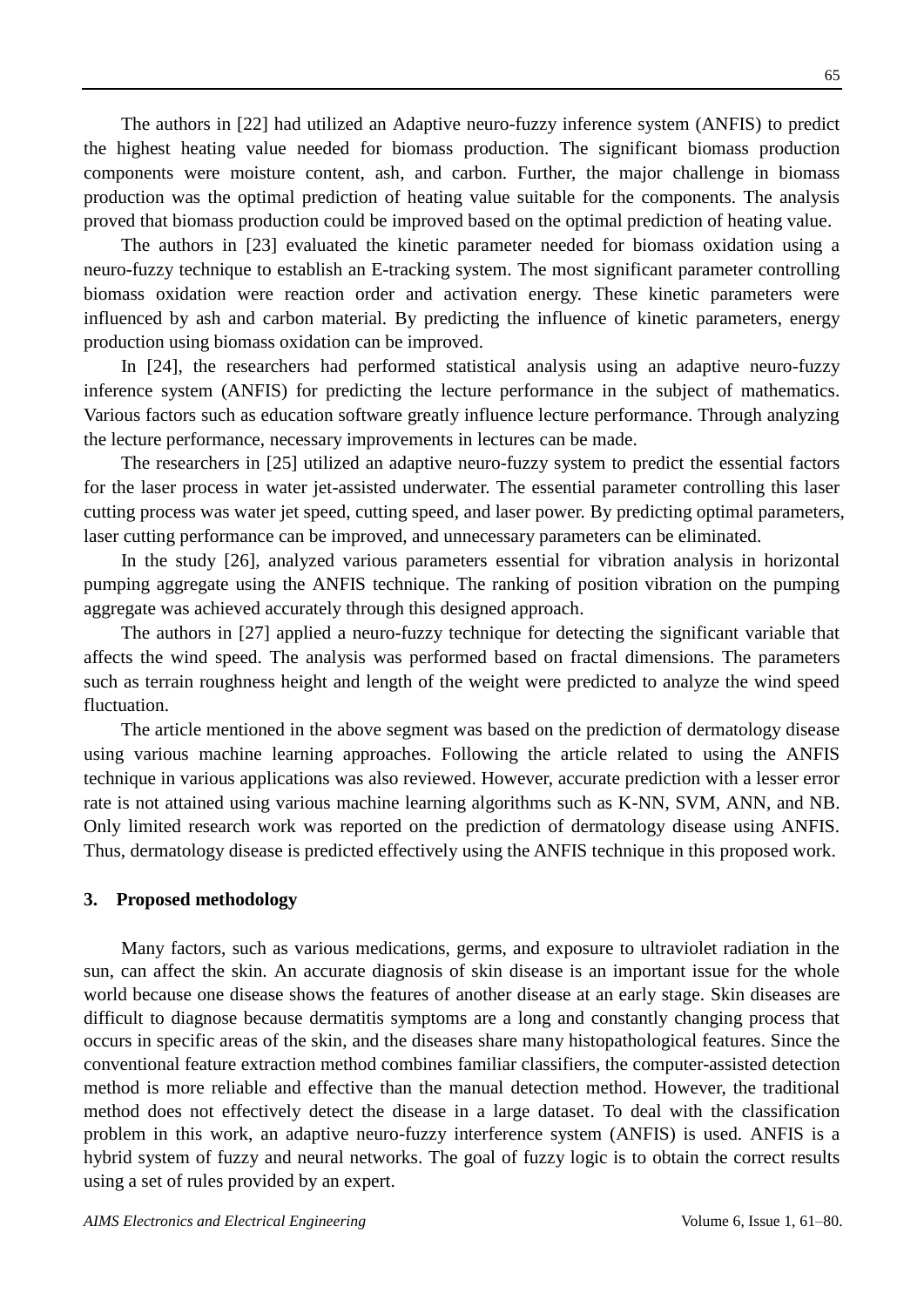On the other hand, a neural network can learn and determine network parameters based on the observed data, resulting in the desired input. Each entry is provided with a membership function. There is a risk of local minimum when derivative-based optimization techniques are used in ANFIS training. As a result, heuristic methods are widely employed in ANFIS training. Here, the ANFIS parameters were selected optimally with the support of the Firefly optimization algorithm (FA), so the classified result is very accurate. The local minimum problem is solved in this method, and better results are achieved. The proposed method architecture is shown in Figure 1.



**Figure 1.** Architecture of the proposed method.

Analyze the data before moving on to the pre-processing step. During this pre-processing, the suggested method uses various techniques to fill in missing data values and performs a normalization step. The missing values are filled using the skewness technique and z-score normalization, and then the feature selection approach is applied. Feature transformation and feature selection are two approaches used in this feature selection. As a result, it's referred to as hybrid feature selection. The Latent Semantic Indexing approach was utilized to convert the features. Using hybrid feature selection, beetle swarm optimization was utilized to optimize the k-subset features. After completion of the pre-processing stage, the dataset training is provided. Trained data and membership functions are given as input to the ANFIS classifier. Here, the Gaussian membership function (MF) is used to develop ANFIS models, to indicate that each point in input space is transferred to a membership value between 0 and 1. ANFIS acts as a fuzzy and neural network to give an accurate outcome.

#### *3.1. ANFIS*

ANFIS is an intelligent neuro-fuzzy method used to control and model uncertain and incorrectly defined systems [28]. This method combines the learning ability of neural networks and fuzzy systems. The fuzzy model uses the membership function to transform input data to fuzzy values (between 0 and 1 range). ANFIS structure is a linkage of both rules and nodes. Circles and squares, respectively, represent fixed and adaptable nodes. All nodes in the first layer are adaptive, and the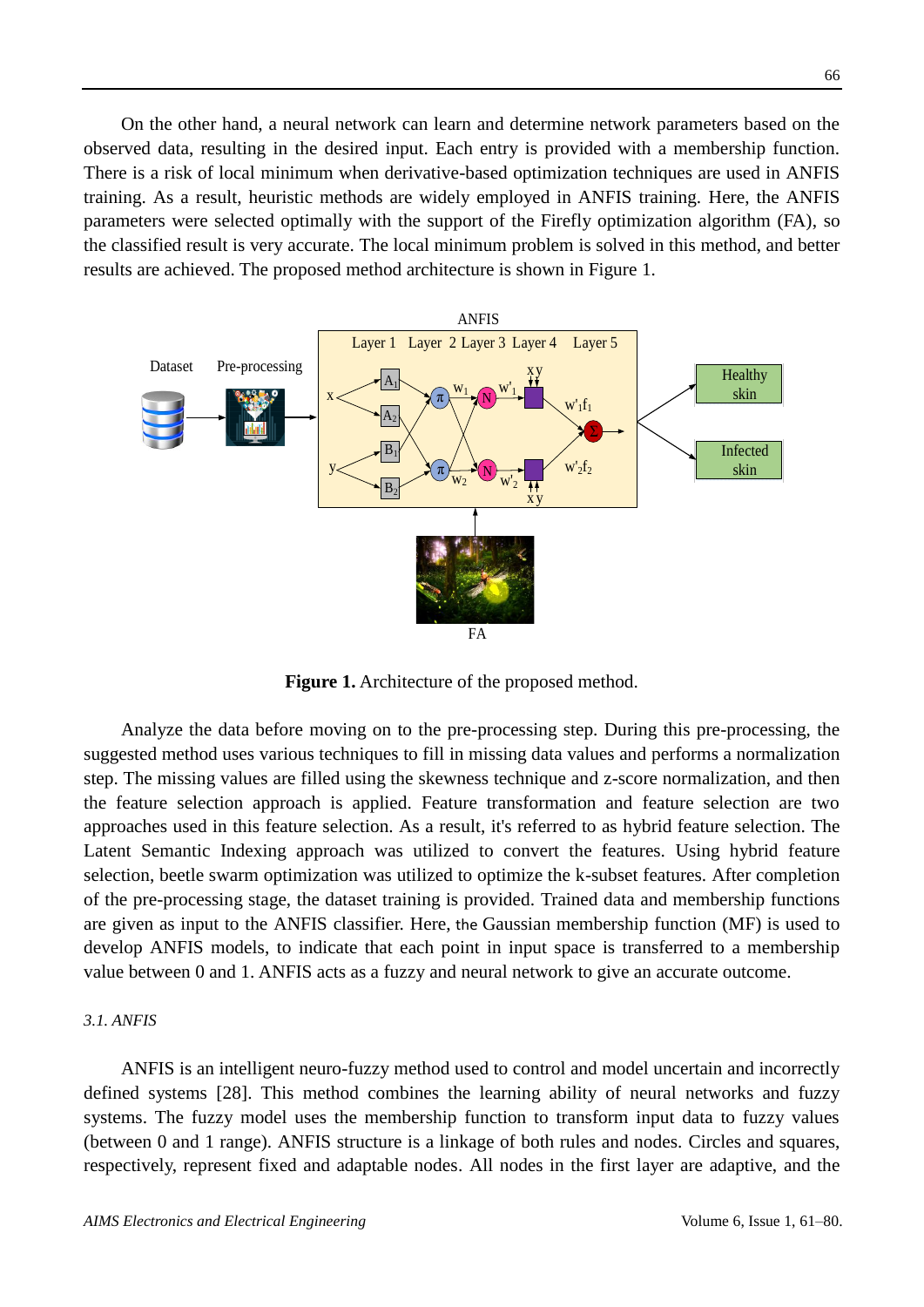output is the input fuzzy's membership degree. Nodes are working as membership functions (MF), whereas the fuzzy rules allow the relationship among predictor (input) and predictand (output). Several kinds of MF are presented in fuzzy like Gaussian, triangular, trapezoidal, etc. In our work, the Gaussian membership function is applied to convert the input into a fuzzy value. Gaussian MF is the most well-known MF in the fuzzy system because of its smoothness and concise note, and it is distinct by dual variables that are optimized by the training process.



**Figure 2.** ANFIS model.

The following equation *represents the Gaussian MF*,

$$
U_{Ni} = \frac{\exp{\frac{r(t)}{(x - C_i)^2}}}{2\sigma_i^2}
$$
 (1)

where,  $U_{Ni}$  represent MF,  $C_i$  and  $\sigma_j$  are the conditional variables of the function, and x denote the i<sup>th</sup> node input.

ANFIS needs the rules in feature extraction that is functional to the input data, and the rules are kept in a fuzzy-based rule system (the IF-THEN rule). Dependent on the antecedents (IF portion) and consequents (THEN portion) [29]. Design of first-order Sugeno model ANFIS with using two fuzzy rules of IF-THEN is given as below,

First Rule: If x is  $A_1$  and y is  $B_1$ , then  $f_1 = p_1 x + q_1 y + r_1$ 

Second rule: If x is  $A_2$  and y is  $B_2$ , then  $f_2 = p_2x + q_2y + r_2$ 

where, x and y are pre-defined MF,  $p_i$ ,  $q_i$  and  $r_i$  are the resulting variables are constantly updated in the learning algorithm forward pass, and  $f_i$  denote output.

In the ANFIS structure,

Layer 1: In this Fuzzification *layer*, every *i* node denotes an adaptive node. Output is represented the fuzzy membership grade of the input, which is stated as,

$$
o_i^1 = \mu A_i(x), \text{for } i = 1, 2 \tag{2}
$$

$$
o_i^1 = \mu B_i(y), \text{for } i = 1, 2 \tag{3}
$$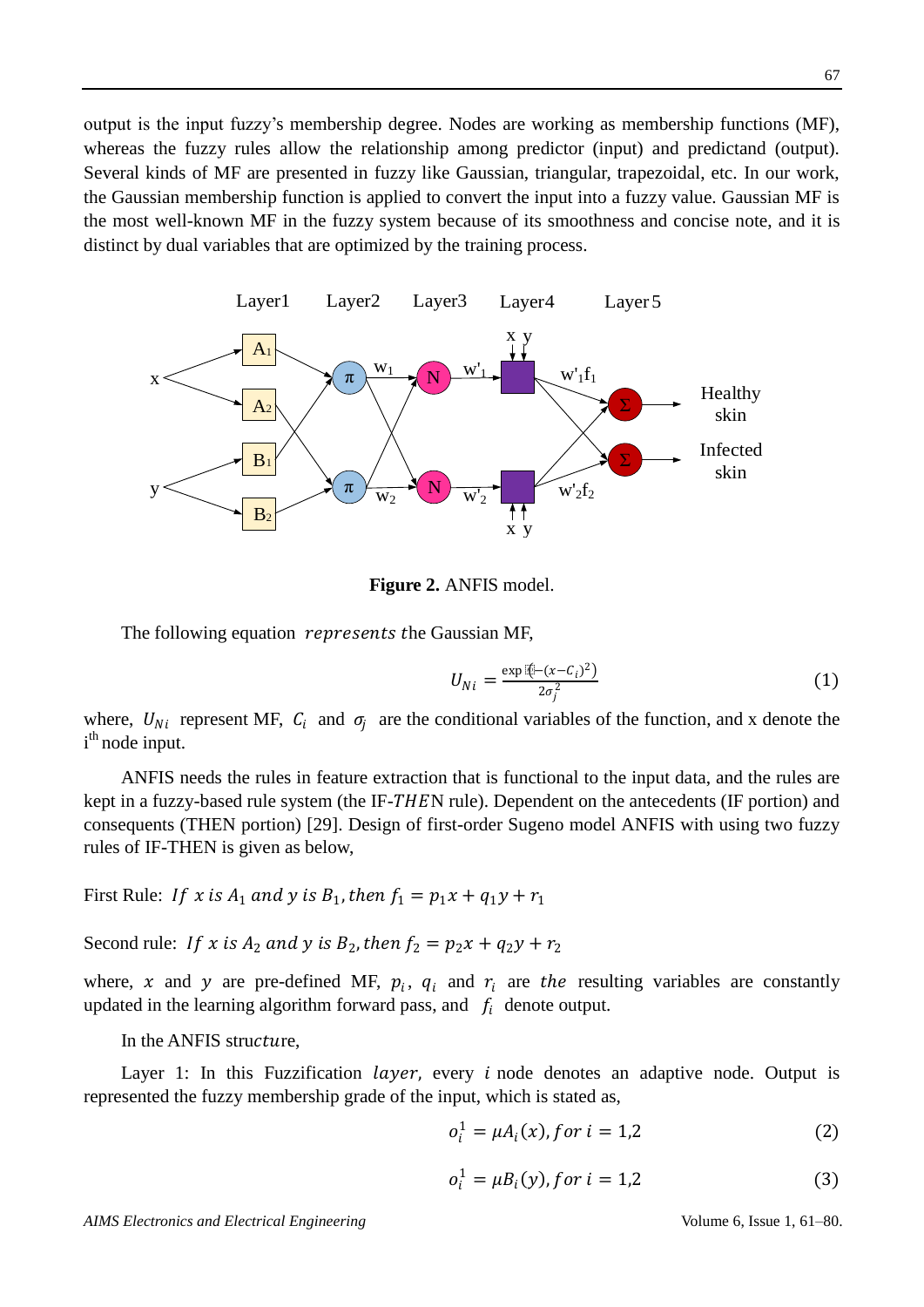where, x and y are the input to i node, A represent the linguistic label and  $\mu A_i(x)$  and  $\mu B_{i-2}(y)$  is the assumption of all MF.

 $\mu A_i(x)$  is selected in bell-shaped with the minimum is equal to 0 and maximum is equal to 1,

$$
\mu A_i(x) = \frac{1}{1} + \left\{ \left( x - \frac{c_i}{a_i} \right)^2 \right\} b \tag{4}
$$

where,  $a_i$  and  $c_i$  are the MF variables.

Layer 2: This rule layer carries a fixed node whose outcome is a product of all incoming signals.

$$
o_i^2 = w_i = \mu A_i(x) \mu B_i(y), i = 1,2
$$
 (5)

Layer 3 denote the normalization layer having a fixed node represented by a circle node.

$$
o_i^3 = w_i = \frac{w_i}{(W_1 + W_2)i} = 1,2
$$
 (6)

Layer 4 represent the defuzzification layer having an adaptive node. The outcome of each node is simply a first-order polynomial and the product of a normalization firing strength,

$$
o_i^4 = w_i f_i = w_i (p_i x + q_i y + r_i) i = 1,2
$$
\n(7)

Layer 5 denoted the summation neuron having a fixed node calculate the overall output as a summation of all inward signal is stated as,

$$
o_i^5 = \sum 2w_i f_i = \sum 2i = 1 w_i f_i / (W_1 + W_2)
$$
 (8)

Neuro-fuzzy brings the learning abilities of a neural network to a fuzzy inference system. Sugeno type fuzzy inference system MF is finely turned via learning algorithm using training input and output data, inspecting input and output data, to reduce over-fitting. The proposed ANFIS classifier is used as a dermatologist's diagnostic tool for analyzing human skin to find skin from non-skin. The forecast of ANFIS is based on the optimal selected Gaussian MF variable in Eq (1). The best set of variables for the MF is computed by the support of the firefly optimization algorithm since it is a new and strong meta-heuristic algorithm for solving nonlinear problems. The performance of FA is discussed in the below section.

#### *3.2. Firefly optimization algorithm (FA)*

Firefly optimization is stimulated by the social characteristics of fireflies, depending on blinking behaviour [30]. Three major rules are presented in the FA method, which is based on the behaviour of original fireflies with their gender: (a) assume each firefly are unisex, so each firefly attracts one another, (b) the power of glowing defines the attractiveness of one firefly to another, (c) brightness is proportional to the amount of light released by the fireflies. Depending on these rules, the FA model objective functions signify the intensity and brightness of the light released from the firefly. Intensity and attraction are expressed in the below equation,

$$
I = I_0 e^{-\gamma r^2} \tag{9}
$$

$$
w(r) = w_0 e^{-\gamma r^2} \tag{10}
$$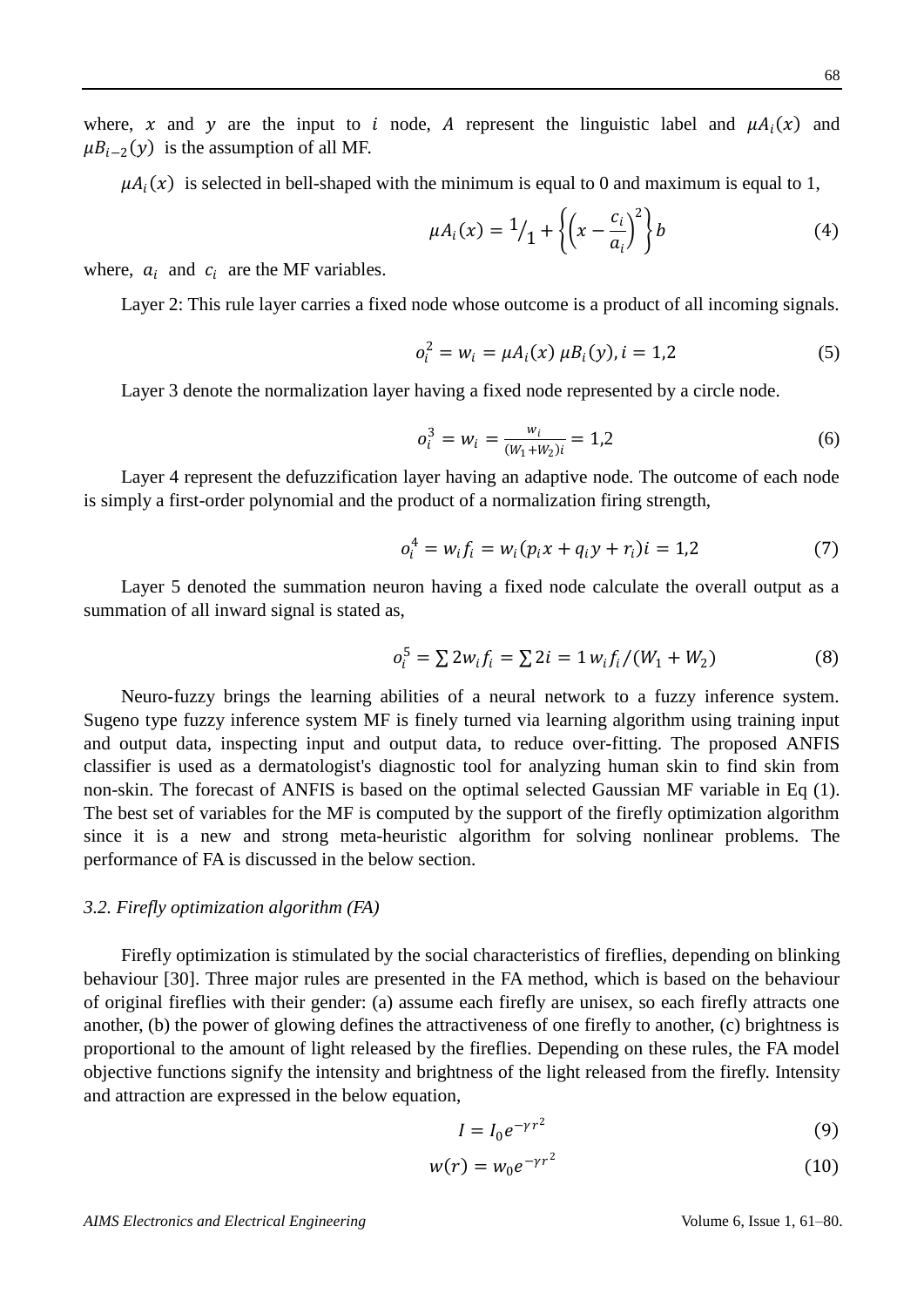where, I and  $w(r)$  are light intensity and attraction at distance r from the firefly,  $I_0$  and  $w_0$  are light intensity and attraction at a distance  $r = 0$  from the firefly, and  $\gamma$  is the light absorption coefficient. Distance  $r$  between two fireflies  $i$  and  $j$  is stated as,

$$
r_{ij} = \|x_i + x_j\| = \sqrt{\sum_{k=1}^d (x_{i,k} - x_{j,k})}
$$
(11)

where,  $x_i$  and  $x_j$  are the location of fireflies i and j in a Cartesian coordinate system. Aforementioned, the firefly is attracted by one another, and in reverse, the movement of firefly  $\alpha$ via another firefly  $\beta$  is stated as,

$$
\Delta_{xi} = \beta_0 e^{-\gamma r^2} (x_j - x_i) + \alpha \varepsilon_i \tag{12}
$$

where,  $\alpha \varepsilon_i$  is the randomized term,  $\alpha$  varies between 0 and 1, and  $\beta_0 e^{-\gamma r^2} (x_j - x_i)$  is represented the attraction term. The next movement of the firefly position is  $i + \Delta_{xi}$ . The structure of ANFIS coupled FA is designed, the fundamental parameters like light absorption coefficient  $(\gamma)$ , attraction coefficient ( $\beta_0$ ) and movement coefficient ( $\alpha$ ).

#### *3.3. Hybrid model of ANFIS-FA*

To improve the performance of an adaptive neuro-fuzzy inference system (ANFIS), a firefly optimization algorithm (FA) is utilized. Primarily, the initial population of fireflies is computed randomly. Each of the fireflies is mapped to a set of ANFIS variables. Based on the light intensity of each firefly, the attraction of each one is analyzed and contrasted with another firefly, and low light fireflies are move in the direction of the high light firefly. Next, compute the range of variables which is optimized and fitness functions. In our work, Root Mean Square Error (RMSE) is used for fitness function to estimate the performance of the ANFIS system through FA. After getting the best solution, the process goes to an end. The following steps to find the best solution,

#### Step 1: Initialization

Initialize the variable as an input.

$$
W = \{p_i, q_i, r_i\} \tag{13}
$$

where,  $p_i$ ,  $q_i$  and  $r_i$  are the resulting variables are constantly updated in the learning algorithm forward pass

#### Step 2: Find fitness function

Root mean square error (RMSE) is used to find the fitness function, i.e., the error between the predicted value and observed value, to compute the fitness function.

$$
RMSE = \sqrt{\frac{1}{n} \sum_{i=1}^{n} (R_{(predicted\ )i} - R_{(observed\ )i})^2}
$$
 (14)

where,  $R_{(predicted)}$  is the predicted outcome,  $R_{(observed)}$  is the observed outcome.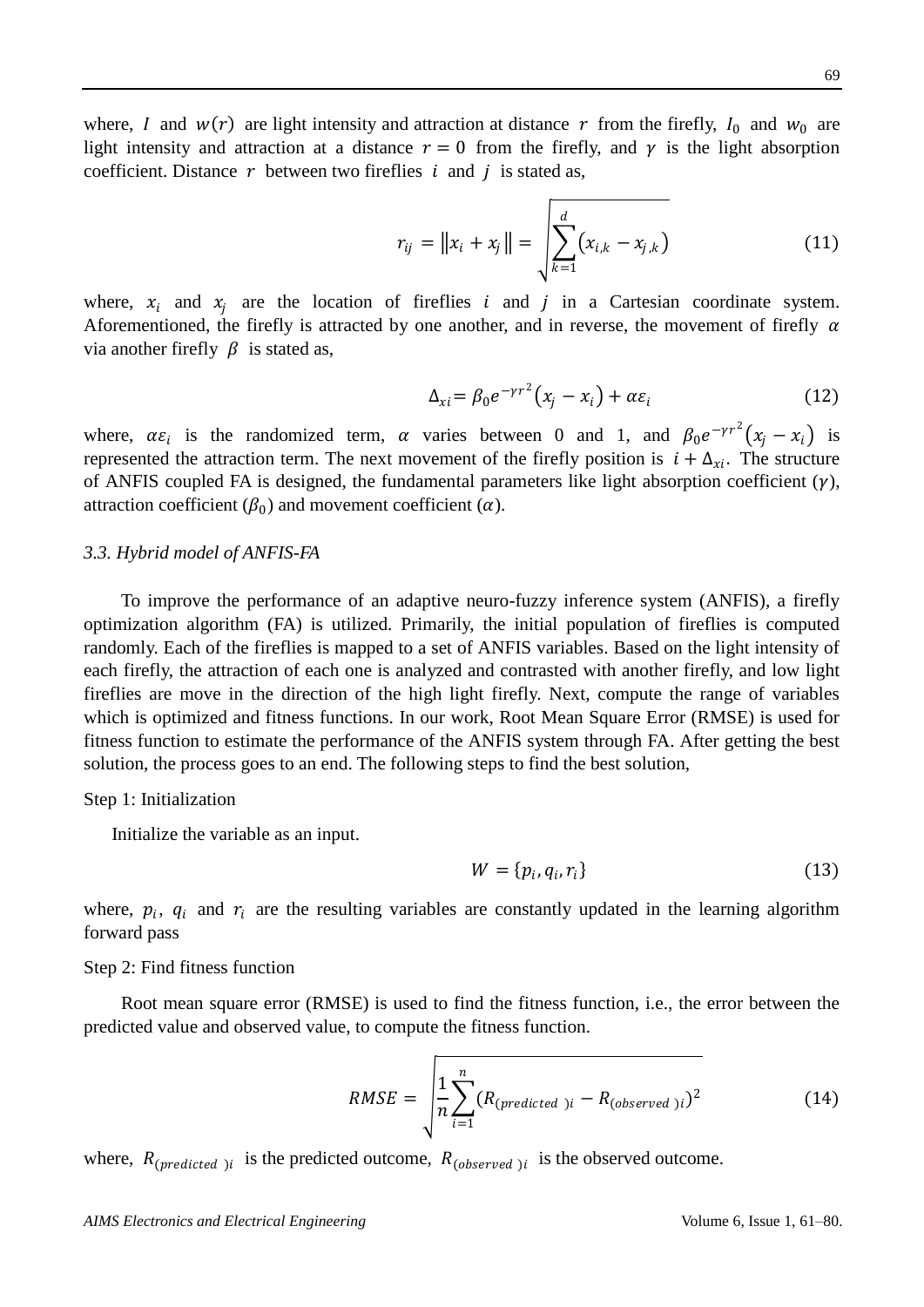Step 3: Update the solution

Update the outcome to find the best solution. The process is repeated until the best solution is found.

$$
x_i(t+1) = x_i(t) + \beta_0(x_j - x_i)
$$
 (15)

where,  $\beta_0$  represent attraction coefficient,

Step 4: Termination

After getting the best solution, the process is terminated. Otherwise, repeat the process from step 2.

For instance, a single firefly is a set of antecedent and subsequent variables. Assume the three input variables are  $x_1$ ,  $x_2$  and  $x_3$ , and the output variable is f, using three input variables with Gaussian MF, the below rule holds,

$$
R_s: \text{IF } x_1 \text{ is } F_1^i(\sigma_{1i}, C_{1i}) \text{ and } x_2 \text{ is } F_2^j(\sigma_{2j}, C_{2j}) \text{ and } x_3 \text{ is } F_3^l(\sigma_{3l}, C_{3l}),
$$
  
THEN  $f_s = p_x x_1 + q_s x_2 + k_s x_3 + r_s$  (16)

Variables should be set  $(\sigma, C, p, q, k, r)$  are implied in a sequence of real numbers. RMSE is chosen for the data integration area, where the sum of squared error is often distinct from the cost function to be reduced via adjusting variables. The process is repeated still to find the least value of the expected fitness function. Flow chat of proposed FA method is given below,



**Figure 3.** Flow chart of FA.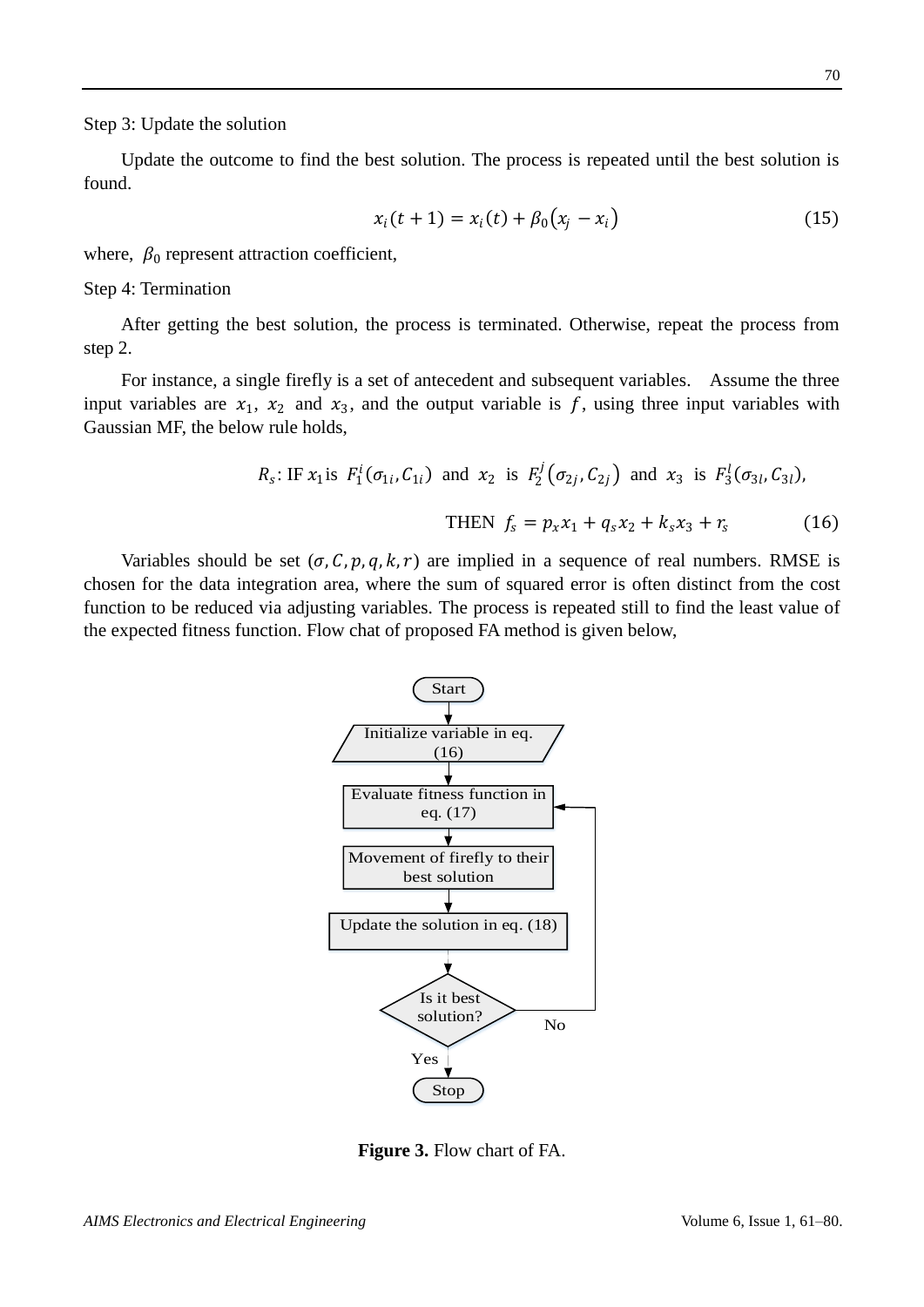| Pseudocode                                                 |  |  |  |  |  |
|------------------------------------------------------------|--|--|--|--|--|
| Input raw dataset $= B$                                    |  |  |  |  |  |
|                                                            |  |  |  |  |  |
| For all data in dataset                                    |  |  |  |  |  |
| # Pre-processing                                           |  |  |  |  |  |
| Pre-processing data $\implies$ Pre-data                    |  |  |  |  |  |
| # ANFIS                                                    |  |  |  |  |  |
| Data splitting                                             |  |  |  |  |  |
| $\{$                                                       |  |  |  |  |  |
| Training data                                              |  |  |  |  |  |
| Testing data                                               |  |  |  |  |  |
| Actual class                                               |  |  |  |  |  |
| ∤                                                          |  |  |  |  |  |
| # Training FA optimizer                                    |  |  |  |  |  |
| {                                                          |  |  |  |  |  |
| Initialization = variable using Eq. $(13)$                 |  |  |  |  |  |
| Fitness function using Eq. (14)                            |  |  |  |  |  |
| Update the solution using Eq. $(15)$                       |  |  |  |  |  |
| <b>Best solution</b>                                       |  |  |  |  |  |
| ∤                                                          |  |  |  |  |  |
| #Testing the dataset                                       |  |  |  |  |  |
|                                                            |  |  |  |  |  |
| End                                                        |  |  |  |  |  |
| Outcome:                                                   |  |  |  |  |  |
| Predict the class to detect the skin is normal or infected |  |  |  |  |  |
|                                                            |  |  |  |  |  |

## **4. Result and discussion**

The prediction of cancer diseases using the dermatology dataset is done using FA integrated ANFIS. The proposed FA based ANFIS method is implemented and evaluated using Python language. Initially, the database was taken from the UCI Dermatology database, and the database is in CSV file format [31]. The database contains 366 instances and 33 attributes. Some attribute values are missing in the database, so the missing value is pre-processed to fill. In the proposed work, the pre-processing technique fills in the lost or missing values with a gradient. The z-score default then applies to values within a certain range. Then the feature selection process continues. Repetitive and unrelated features are eliminated from playing a key role in facilitating learning outcomes in optimizing data processing, learning accuracy and reducing learning time in feature selection mode. A hybrid feature selection algorithm is used to remove the un-relevant things in the proposed work. BSO based Correlation-based Feature Selection (CFS) is used to find the best subset solution. After the feature selection process, the resultant outcome is a dimension reduced dataset with 12 attributes. This dimension reduced dataset further proceeds for class prediction. Proposed FA based ANFIS is used to predict the class effectively. FA suitably selects parameters of ANFIS. Among the dataset, 80% of data are trained in ANFIS, remaining 20% of data are tested. The parameter of the proposed FA based ANFIS is given in Table 2.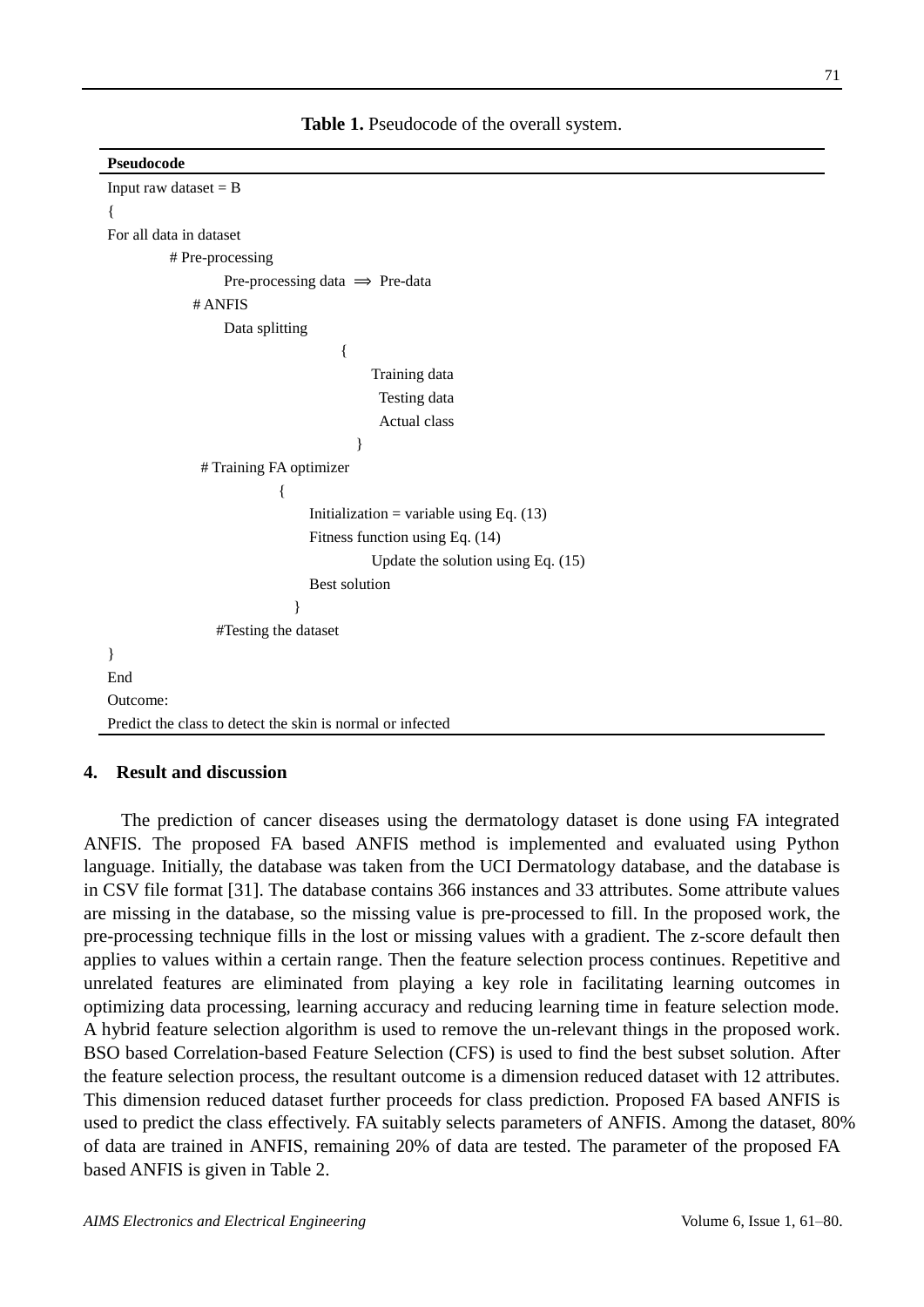| Parameters      | Ranges |
|-----------------|--------|
| Number of Epoch | 100    |
| Learning rate   | 0.01   |
| Training set    | 80%    |
| Testing set     | 20%    |

**Table 2.** Parameters of the proposed FA based ANFIS.

The fitness function of the developed FA is measured using Mean Square Error (MSE), which is based on calculating the difference between the intended and observed values for all of the training set by the generated search agents. Figure 4 shows the ROC curve of the proposed method. Receiver Operating Characteristics (ROC) curves, or area under the Curve (AUC), appear to be a performance measure for categorization challenges at different threshold levels. The AUC stands for the measure or degree of separation, whereas the ROC is a probability curve. When the curve reaches "1", the system's performance measure is considered good. And the value of the curve is in "0", the system performance is considered poor. The proposed method's ROC value is "1". Therefore, the system provides a good performance.



**Figure 4**. Proposed method ROC curve.

A confusion matrix and performance measures like accuracy, detection rate, and so on is used to produce analysis assessment. Confusion matrixes are useful because they give a direct value evaluation such as false positives, true positives, false negatives and false positives. The values of false, true, negative and positive are expressed as having: False Positive represent the number of a non-attacking incident that has been wrongly labelled as an attack. True Positive signifies the number of attacks correctly predicted. True Negative represents the number of negative attacks recognized as correctly as ordinary. False Negative represents the number of attack instances labelled incorrectly as normal. A proposed method confusion matrix is illustrated in Figure 5. The matrix is formed by true value and predicted value, and class "0" contain 34 predicted value, class "1" contain 75 predicted value.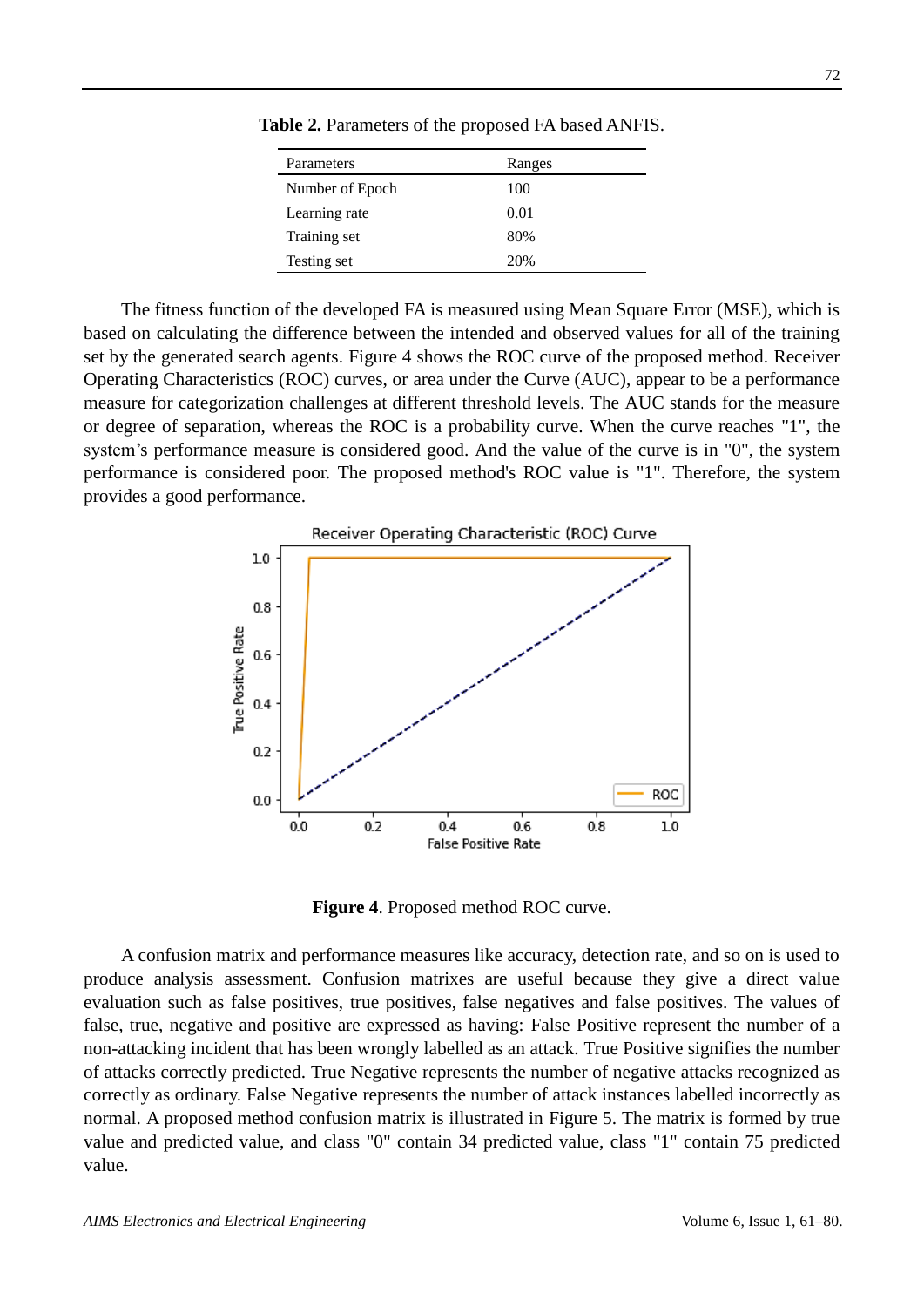

**Figure 5**. Confusion matrix of the proposed method.

Proposed method performance metrics like accuracy, recall, precision, error, false-positive rate, false-negative rate, F1\_score and MCC are analyzed and validated and compared with another existing technique. Table 3 illustrates the comparison study done using the proposed and existing approaches.

| Performance Metrics                  | <b>IFM</b> | <b>FM</b> | RF   | NB   | <b>ANFIS</b> | Proposed<br><b>FA-ANFIS</b> |
|--------------------------------------|------------|-----------|------|------|--------------|-----------------------------|
| Accuracy                             | 0.95       | 0.9       | 0.84 | 0.8  | 0.92         | 0.99                        |
| Specificity                          | 0.86       | 0.81      | 0.73 | 0.70 | 0.78         | 0.89                        |
| recall                               | 0.86       | 0.81      | 0.4  | 0.71 | 0.73         | 0.9                         |
| F-1 score                            | 0.86       | 0.8       | 0.77 | 0.71 | 0.87         | 0.91                        |
| Precision                            | 0.91       | 0.85      | 0.8  | 0.76 | 0.79         | 0.95                        |
| False Positive Rate (FPR)            | 0.2        | 0.26      | 0.28 | 0.32 | 0.2          | 0.1                         |
| False Negative Rate (FNR)            | 0.12       | 0.14      | 0.2  | 0.22 | 0.19         | 0.02                        |
| Negative Predictive Value (NPV)      | 0.91       | 0.88      | 0.85 | 0.81 | 0.79         | 0.95                        |
| Error                                | 0.05       | 0.09      | 0.16 | 0.19 | 0.07         | 0.01                        |
| Mathew Correlation Coefficient (MCC) | 0.88       | 0.85      | 0.78 | 0.75 | 0.79         | 0.93                        |

**Table 3.** Comparison of proposed and existing classifier algorithm.

Accuracy states that statistics indicate how close it is to an actual value. Accuracy is important to analyze because of low accuracy due to human error, poor pre-processing or equipment fault. The accuracy of the proposed and previous approaches is sketched in Figure 6 (a). The proposed method FA-ANFIS provide 99% accuracy, the existing methods of the improved fuzzy model (IFM) provide 95% accuracy, fuzzy model (FM) provide 90% accuracy, random forest (RF) provides 84% accuracy, and Naive Byes (NB) provide 80% accuracy. This comparison result shows that the proposed method can predict the class accurately. Likewise, the error value of the proposed and existing methods are analyzed and illustrated in Figure 6 (b). In statistical analysis, the error is defined as the deviation between computed and true values. Error value of the proposed FA-ANFIS is 1%, IFM contains 5% error, FM contains 10% error, RF contains 16% error, and NB contains 20% error. After that, the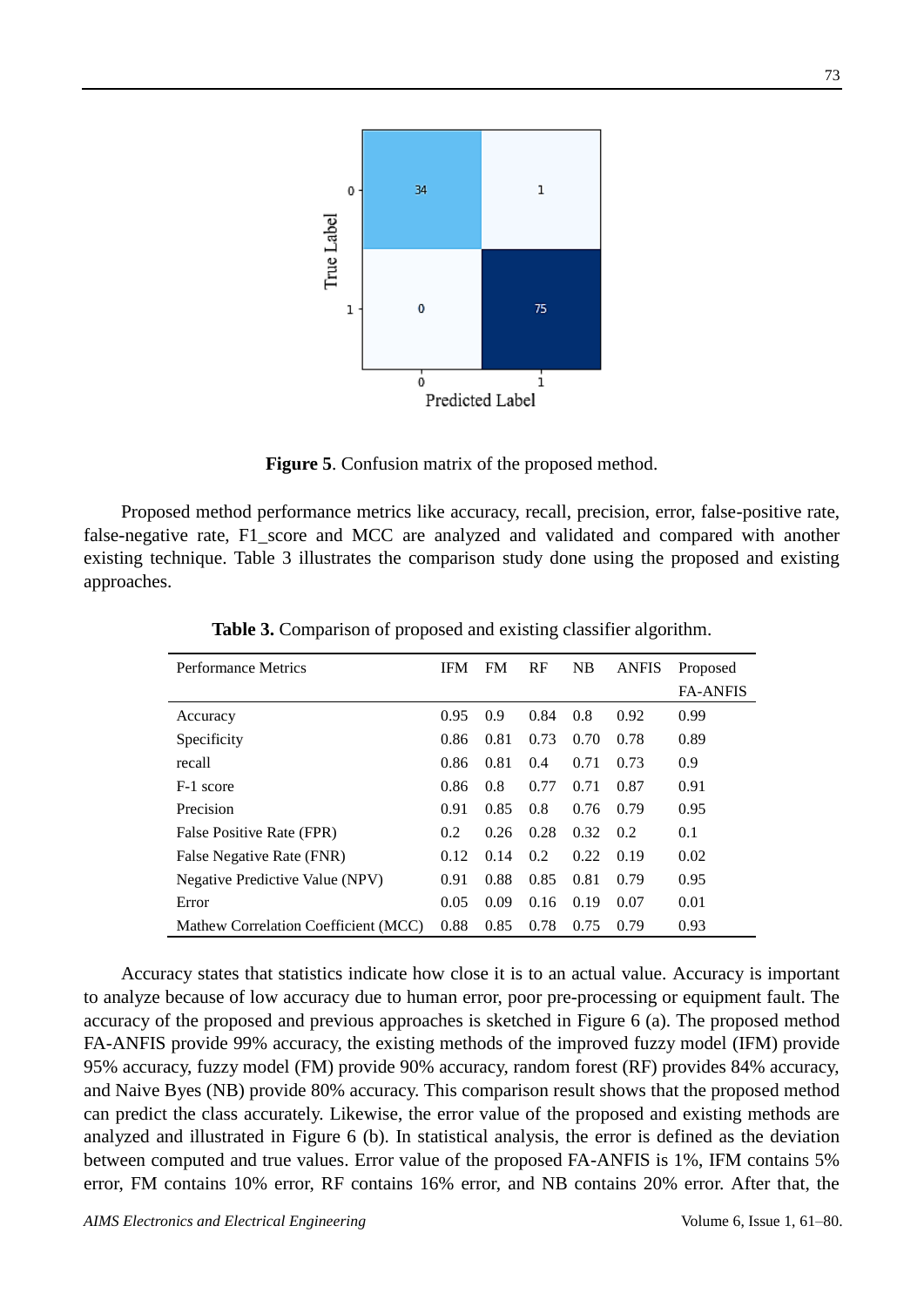false positive rate and negative-positive rate of the proposed and existing method are analyzed. The false-positive rate measures all negatives that result in positive test results or the conditional probability of a positive test result in the absence of an event. The proposed method contains a 10% false-positive rate. Still, the existing IFM contain a 20% false-positive rate, FM contains a 26% false-positive rate, RF contains a 28% false-positive rate, and NB contains a 32% false-positive rate. And the negative-positive rate is analyzed. It states the fraction of positives with the test that results in negative test results, i.e. the conditional probability of a negative test result if the condition being tested for is present. The false-negative rate of the proposed FA-ANFIS method is 2%, yet the existing IFM is found to be 12%, FM is found to be 14%, RF is found to be 20%, and NB is found to be 23%.

| <b>Performance Metrics</b> | RF[13] | <b>SVM</b> [14] | ANN [15] | NB[16] | Proposed   |  |
|----------------------------|--------|-----------------|----------|--------|------------|--|
|                            |        |                 |          |        | (FA-ANFIS) |  |
| Accuracy                   | 0.88   | 0.94            | 0.96     | 0.97   | 0.99       |  |
| Recall                     | 0.78   | 0.79            | 0.83     | 0.88   | 0.9        |  |
| Precision                  | 0.75   | 0.79            | 0.85     | 0.88   | 0.95       |  |
| specificity                | 0.75   | 0.78            | 0.82     | 0.85   | 0.89       |  |
| Error                      | 0.12   | 0.06            | 0.04     | 0.03   | 0.01       |  |

**Table 4.** Comparison of Proposed and Existing Prediction Algorithm.

The performance of the proposed FA-ANFIS is compared with some of the existing prediction techniques such as RF [13], SVM [14], ANN [15] and NB [16]. The comparison study is carried out using performance metrics such as accuracy, specificity, precision, recall and error. The accuracy value reached for the proposed FA-ANFIS is 99%, whereas the accuracy value attained for other existing techniques such as RF [13], SVM [14], ANN [15] and NB [16] is 88%, 94%, 96% and 97%. Following that, the error metric reached for proposed FA-ANFIS is 1%, and for other existing techniques such as RF [13], SVM [14], ANN [15] and NB [16] is 12%, 6%, 4% and 3%. The state-of-the-art comparison showed the effective functioning of the proposed prediction algorithm compared with the existing one.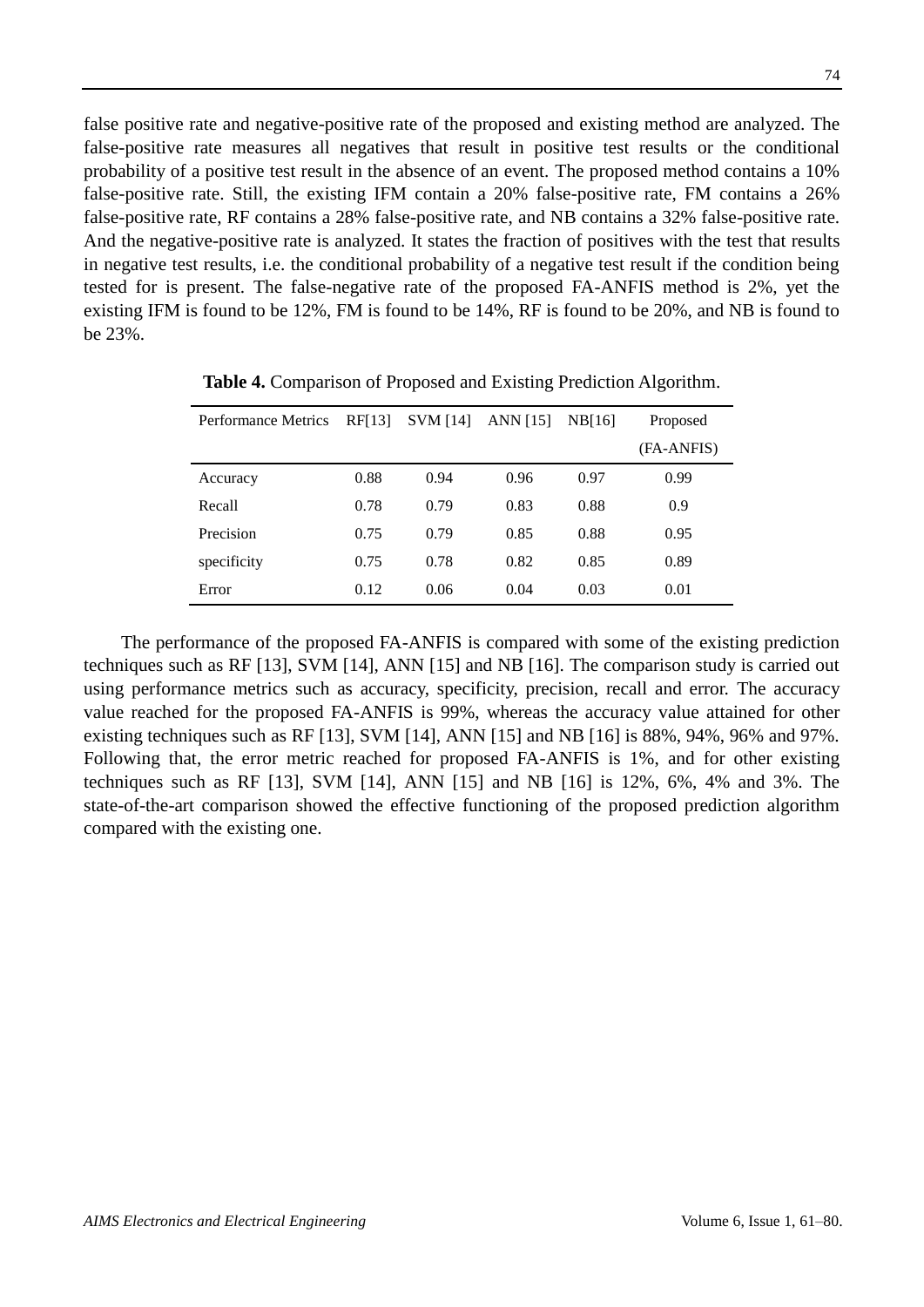

**Figure 6.** Comparison of the proposed and existing method (a) Accuracy (b) Error (c) FPR (d) FNR.

The statistical analysis of F1\_score says that the system's binary categories quantify the data set's accuracy. The value of F1 score in the proposed method is 93%. The existing IFM, FM, RF and NB contain 89%, 81%, 75% and 70%, respectively. Then Mathews correlation coefficient (MCC) is analyzed to calculate the value of binary classifications. MCC value of the proposed FA-ANFIS method is 95%, the existing methods of IFM are found to be 88%, FM is found to be 85%, RF is found to be 79%, and NB is found to be 76%. Then the negative predictive value of the proposed and existing is analyzed. The fraction of cases with negative test findings which are already healthy is known as negative predictive value. It's the proportion of participants diagnosed as negative to the total number of people who received negative test results. The negative predictive value of the proposed method is 95%, the exiting methods IFM, FM, RF and NB have provided 90%, 86%, 84% and 81%, respectively. The comparison of precision metrics for the proposed and existing classification system is given in Figure 7 (d). Generally, the precision metric is referred to as quantifying the number of positive instances predicted as positive correctly. The value of precision for the proposed ANFIS-FA is 97%. It is greater than some of the existing classifiers such as IFM, FM, RF and NB, whose corresponding precision values are 90%, 85% and 78%. Following that, the comparison of recall values for the proposed and existing system is given in Figure 7 (e). The recall metric is defined as finding the number of correctly predicted as positive from the total number of positive samples. The recall value reached for the proposed method is 96%, and it is found to be greater in comparison with some of the existing approaches such as IFM, FM, RF and NB, whose corresponding recall values are 85%, 82%, 76% and 70%. These comparison analyses revealed that the prediction performance of the designed classifier is greater in comparison with existing classifiers.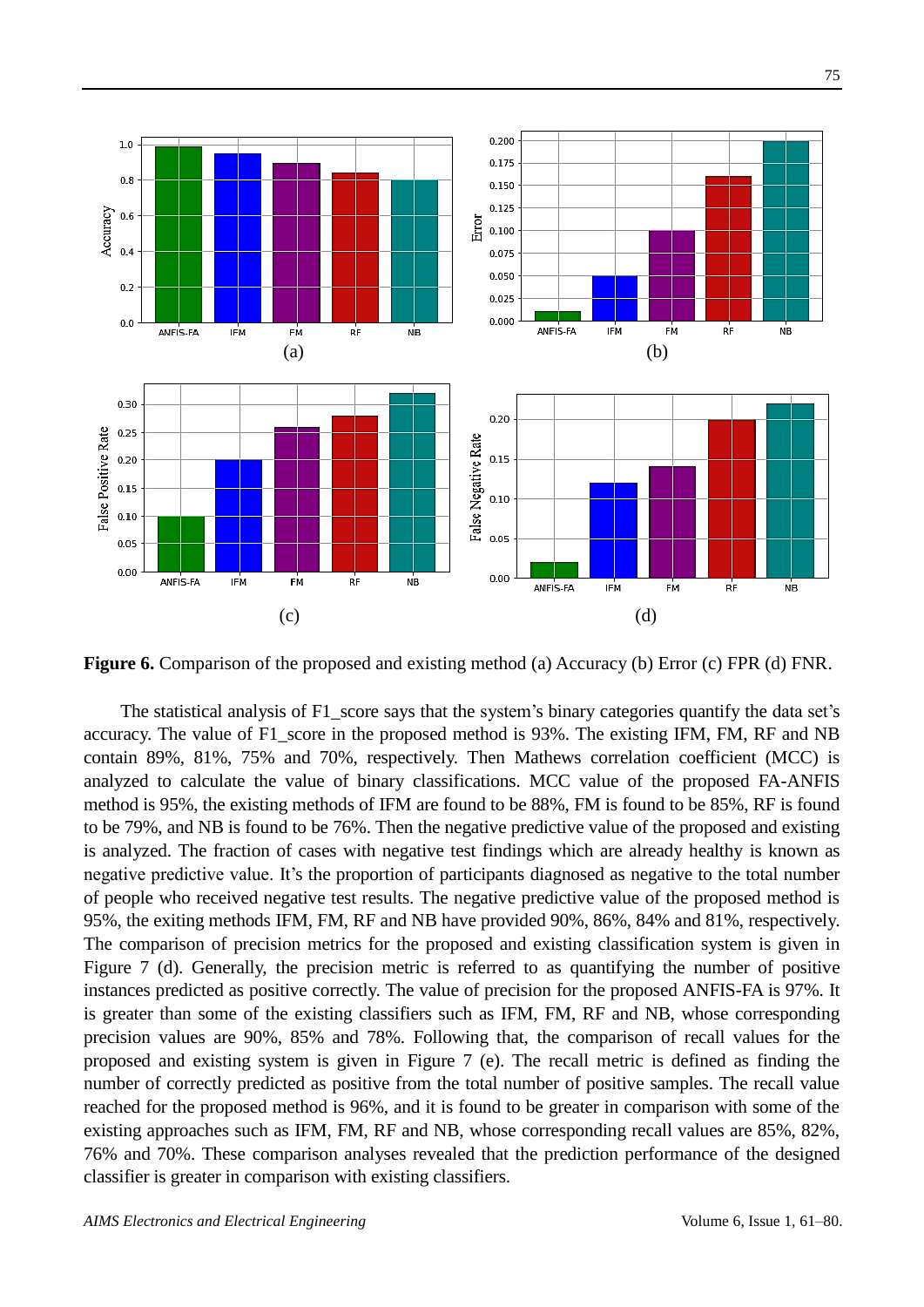

**Figure 7**. Comparison of proposed and existing method (a) F1\_score (b) MCC (c) NPV (d) Precision (e) Recall.

Figure 8 illustrates the precision and recall curve drawn for the proposed and existing approaches. This figure combines the precision and recall metric in one graph. The graph is plotted between recall metric in x-axis and value for precision in Y-axis. The precision and recall curves lie in the range of 0.9 to 0.2 for the proposed method. For existing methods such as IFM, FM, RF and NB, the precision values lie in ranges of 0.9 to 0.6, 0.95 to 0.78, 0.95 to 0.65, 1.0 to 0.7, respectively. From precision-recall curve analysis, it is found that this curve is lower for the proposed classifier than the existing classifier.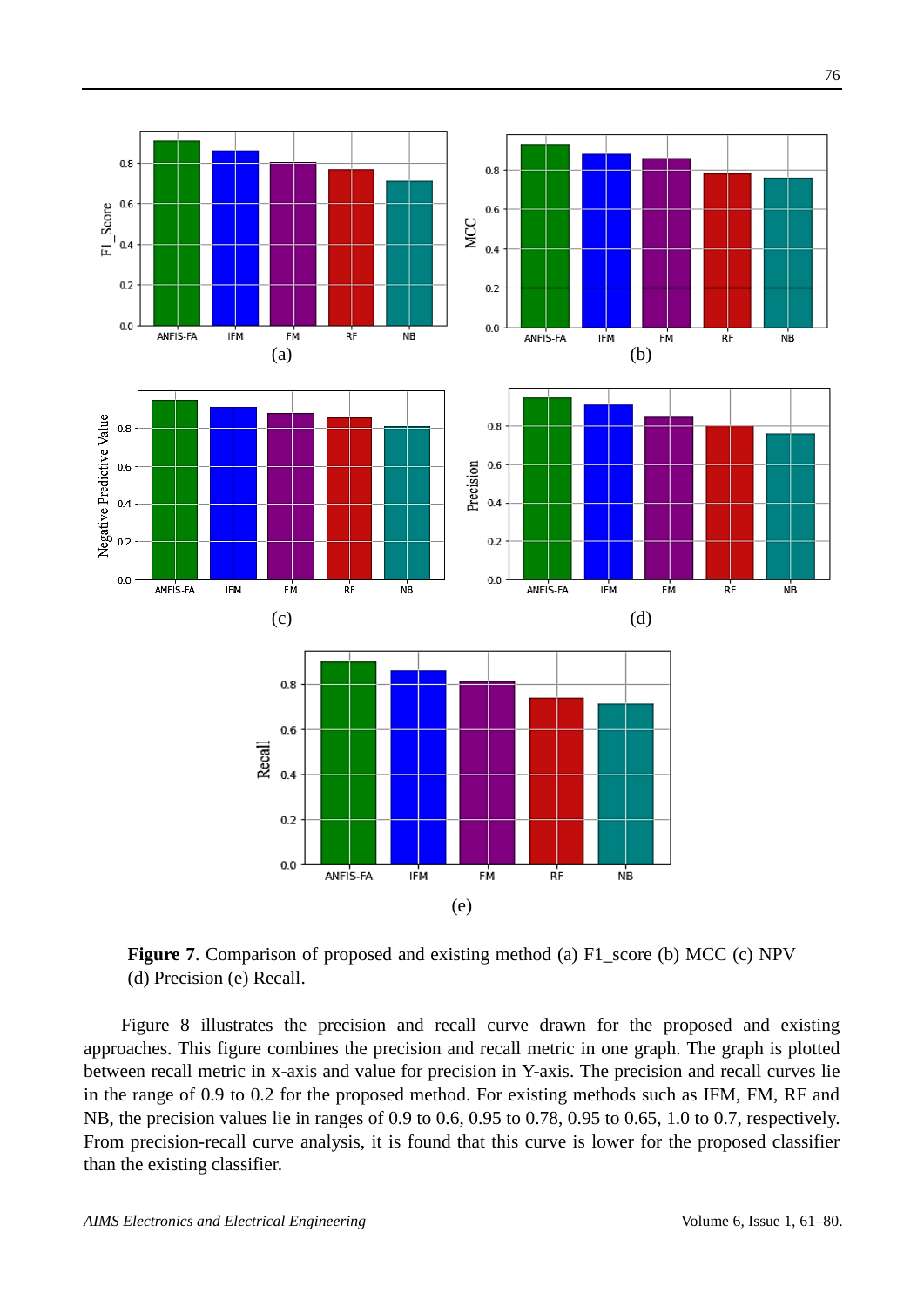

**Figure 8.** Precision and recall curve of the proposed and existing methods.



**Figure 9**. Proposed method training loss and validation loss.

The training loss and validation loss reached for the proposed classification system is given in Figure 9. Initially, in this figure, the graph for training loss is displayed. The learning rate taken for the analysis is 0.01. And the graph is plotted a better number of epochs and cost in both X-axes and Y-axes, respectively. In case of training loss, as the number of epochs increases, the cost reduces. Following the training loss, the validation loss is illustrated in this figure.

Similarly, the learning rate considered for analysis of validation loss is also 0.01. In case of validation loss also, the cost gets declines as the number of epochs to get increases. This loss analysis proved that the classification performance of the designed classifier is better than other existing approaches. Using this designed classifier FA based ANFIS, the accuracy rate for prediction and error rate gets decreased. From the entire analysis, it is found that the prediction of cancer diseases using FA based ANFIS classifier is accurate compared to other classifiers.

#### **5. Conclusions**

The necessity of the hour is to develop an efficient and comprehensive automated skin cancer categorization system that can deliver extremely accurate and timely predictions. In the proposed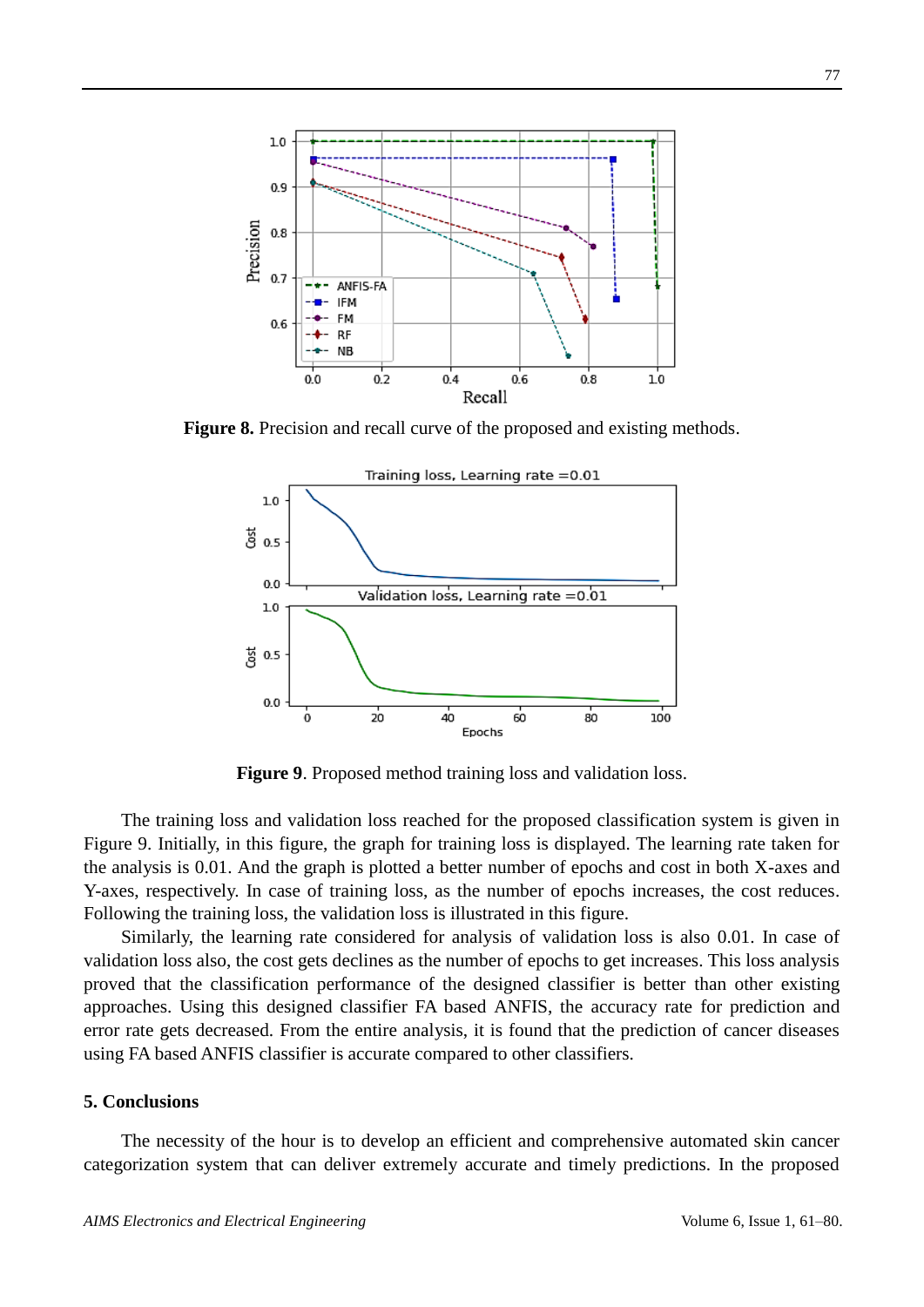method, an automated skin cancer classification is successfully achieved using FA-based ANFIS. The performance of the proposed optimization is improved by choosing the most effective feature selection approach. A hybrid feature selection algorithm is designed using LSI and CFS techniques in the proposed method. LSI is used to reduce the dimensionality of the dataset, and CFS is used to choose the best features. Beetle swarm optimization is used in CFS to optimize the value of k. This feature extracted dataset is trained to give as an input of ANFIS. ANFIS acts as both a fuzzy and neural network that effectively analyses the dataset to predict the exact class. The performance of the proposed method is analyzed, validated, and compared to other existing methods. The proposed method provides 99% accuracy, 1% error, 95% precision and 90% recall which is high compared to another method. Comparative analysis revealed that the proposed hybrid optimization achieved the best class prediction.

## **Conflict of interest**

There is no conflict of interest between the authors regarding the manuscript preparation and submission.

## **References**

- 1. Kadampur MA, Riyaee SA (2020) Skin cancer detection: Applying a deep learning-based model driven architecture in the cloud for classifying dermal cell images. *Informatics in Medicine Unlocked* 18: 100282. <https://doi.org/10.1016/j.imu.2019.100282>
- 2. Pintelas E, Liaskos M, Livieris IE, et al. (2021) A novel explainable image classification framework: case study on skin cancer and plant disease prediction. *Neural Computing and Applications*, 1‒19. <https://doi.org/10.1007/s00521-021-06141-0>
- 3. Magalhaes C, Manuel J, Tavares RS, et al. (2021) Comparison of machine learning strategies for infrared thermography of skin cancer. *Biomed Signal Proces* 69: 102872. <https://doi.org/10.1016/j.bspc.2021.102872>
- 4. Das T, Kumar V, Prakash A, Lynn AM (2021) Artificial Intelligence in Skin Cancer: Diagnosis and Therapy. *In Skin Cancer: Pathogenesis and Diagnosis*, Springer, Singapore, 143–171. [https://doi.org/10.1007/978-981-16-0364-8\\_9](https://doi.org/10.1007/978-981-16-0364-8_9)
- 5. Verma, AK, Pal S, Tiwari BB (2020) Skin disease prediction using ensemble methods and a new hybrid feature selection technique. *Iran Journal of Computer Science* 3(4): 207–216. <https://doi.org/10.1007/s42044-020-00058-y>
- 6. Al-Obeidat F, Rocha Á, Akram M, et al. (2021) (CDRGI)-Cancer detection through relevant genes identification. *Neural Computing and Applications*, 1‒8. <https://doi.org/10.1007/s00521-021-05739-8>
- 7. Ghanshala T, Tripathi V, Pant B (2021) An efficient image-based skin cancer classification framework using neural network. *In Research in Intelligent and Computing in Engineering*, Springer, Singapore, 851‒858. [https://doi.org/10.1007/978-981-15-7527-3\\_81](https://doi.org/10.1007/978-981-15-7527-3_81)
- 8. Chaturvedi SS, Tembhurne JV, Diwan T (2020) A multi-class skin Cancer classification using deep convolutional neural networks. *Multimed Tools Appl* 79: 28477–28498. <https://doi.org/10.1007/s11042-020-09388-2>
- 9. Myakinin OO, Khramov AG, Raupov DS, et al. (2020) Texture Analysis in Skin Cancer Tumor Imaging. *In Multimodal Optical Diagnostics of Cancer, Springer*, Cham, 465–504. [https://doi.org/10.1007/978-3-030-44594-2\\_13](https://doi.org/10.1007/978-3-030-44594-2_13)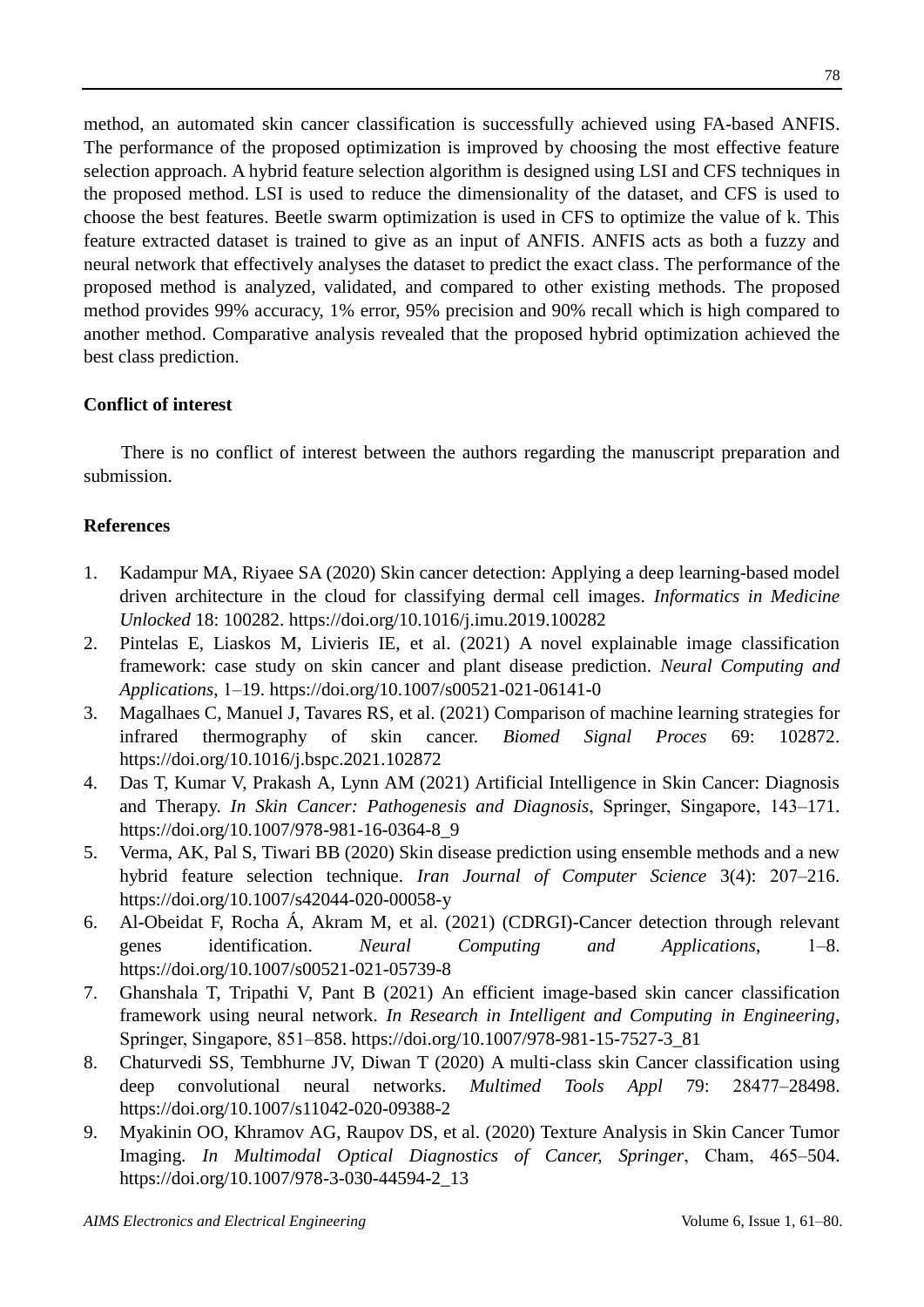- 10. Weli ZNS (2020) Data Mining in Cancer Diagnosis and Prediction: Review about Latest Ten Years. *Current Journal of Applied Science and Technology* 39: 11‒32. <https://doi.org/10.9734/cjast/2020/v39i630555>
- 11. Wang Y, Louie DC, Cai J, et al. (2021) Deep learning enhances polarization speckle for in vivo skin cancer detection. *Opt Laser Technol* 140: 107006. <https://doi.org/10.1016/j.optlastec.2021.107006>
- 12. Thomas SM, Lefevre JG, Baxter G, et al. (2021) Interpretable deep learning systems for multi-class segmentation and classification of non-melanoma skin cancer. *Med Image Anal* 68: 101915. <https://doi.org/10.1016/j.media.2020.101915>
- 13. Mohan S, Thirumalai C, Srivastava G (2019) Effective heart disease prediction using hybrid machine learning techniques. *IEEE access* 7: 81542–81554. <https://doi.org/10.1109/ACCESS.2019.2923707>
- 14. Harimoorthy K, Thangavelu M (2021) Multi-disease prediction model using improved SVM-radial bias technique in healthcare monitoring system. *J Amb Intel Hum Comp* 12: 3715‒3723. <https://doi.org/10.1007/s12652-019-01652-0>
- 15. Ramani R, Devi KV, Soundar KR (2020).MapReduce-based big data framework using modified artificial neural network classifier for diabetic chronic disease prediction. *Soft Comput* 24: 16335‒16345. <https://doi.org/10.1007/s00500-020-04943-3>
- 16. Dulhare UN (2018) Prediction system for heart disease using Naive Bayes and particle swarm optimization. *Biomedical Research* 29: 2646‒2649. <https://doi.org/10.4066/biomedicalresearch.29-18-620>
- 17. Dhivyaa CR, Sangeetha K, Balamurugan M, et al. (2020) Skin lesion classification using decision trees and random forest algorithms. *J Amb Intel Hum Comp*, 1–13. <https://doi.org/10.1007/s12652-020-02675-8>
- 18. Petković D, Barjaktarovic M, Milošević S, et al. (2021) Neuro fuzzy estimation of the most influential parameters for Kusum biodiesel performance. *Energy* 229: 120621. <https://doi.org/10.1016/j.energy.2021.120621>
- 19. Stojanović J, Petkovic D, Alarifi IM, et al. (2021) Application of distance learning in mathematics through adaptive neuro-fuzzy learning method. *Computer Electr Eng* 93: 107270. <https://doi.org/10.1016/j.compeleceng.2021.107270>
- 20. Kuzman B, Petković B, Denić N, et al. (2021) Estimation of optimal fertilizers for optimal crop yield by adaptive neuro fuzzy logic. *Rhizosphere* 18: 100358. <https://doi.org/10.1016/j.rhisph.2021.100358>
- 21. Milić M, Petković B, Selmi A, et al. (2021) Computational evaluation of microalgae biomass conversion to biodiesel. *Biomass Convers Bior,* 1‒8. <https://doi.org/10.1007/s13399-021-01314-2>
- 22. Lakovic N, Khan A, Petković B, et al. (2021) Management of higher heating value sensitivity of biomass by hybrid learning technique. *Biomass Convers Bior,* 1‒8. <https://doi.org/10.1007/s13399-020-01223-w>
- 23. Petkovic D, Petković B, Kuzman B (2020) Appraisal of information system for evaluation of kinetic parameters of biomass oxidation. *Biomass Convers Bior*, 1‒9. <https://doi.org/10.1007/s13399-020-01014-3>
- 24. Gavrilović S, Denić N, Petković D, et al. (2018) Statistical evaluation of mathematics lecture performances by soft computing approach. *Comput Appl Eng Educ* 26: 902‒905. <https://doi.org/10.1002/cae.21931>